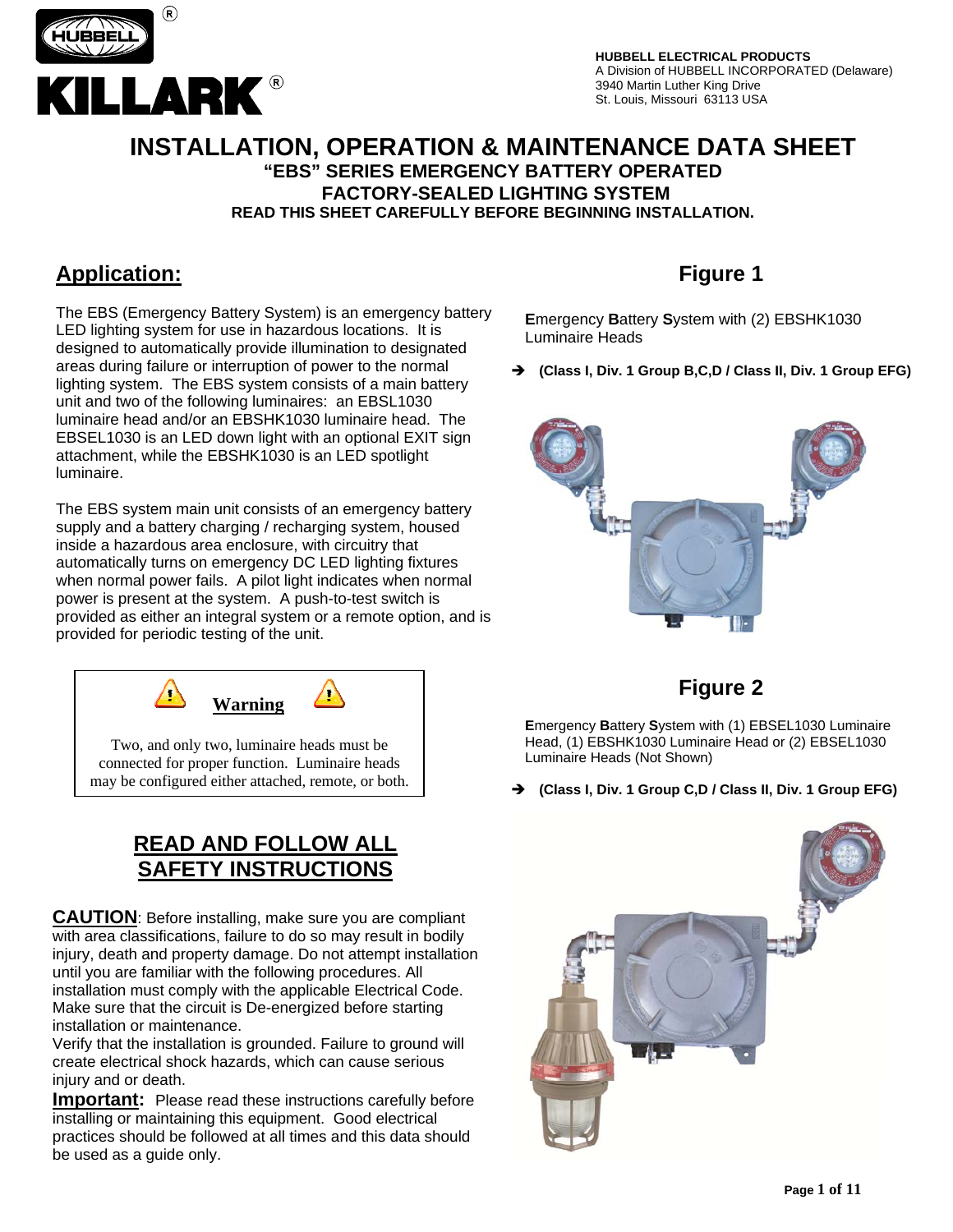- 1) Do not use this equipment for other than the intended use as specified on the equipment nameplate.
- 2) Turn **OFF** the supplying circuit before beginning installation or performing any maintenance, including re-lamping. **With power turned off, service must be done in non-hazardous atmosphere.** Service should be performed by qualified service personnel.
- 3) Do not use outdoors.
- 4) Do not mount near gas or electric heaters.
- 5) Do not attempt to service the batteries; they are maintenance free. Once a year, if power failures have been infrequent or of short duration, perform a full battery conditioning cycle. De-energize the AC circuit to which the unit is connected and let the emergency lights operate until they are shut off by the low-voltage disconnect feature of the transfer circuit. Then, restore AC power. This puts the battery through a discharge/recharge cycle over its full intended range, and also provides a rigorous test of overall unit operation.

**EBS System** Input Voltage: 120/277 VAC, 60Hz

Current Consumption: 80 milliAmps Output Voltage: 33VDC Maximum Output Current: 700mA (Constant) Output Power: 23 Watts Ambient Temperature: 0° C to 45° C

230 VAC, 50Hz

- 6) Batteries must be recycled or disposed of properly.
- 7) Equipment should be mounted in locations and at heights where it will not readily be subjected to tampering by unauthorized personnel.
- 8) The use of accessory equipment not recommended by the manufacturer, as it may cause an unsafe condition.
- 9) See unit nameplate for specific hazardous location suitability and specific supply wire (minimum temperature rating). Do not operate this unit if the ambient temperature exceeds the rating shown.
- 10) All conduit fittings must be engaged at least 5 full NPT threads.
- 11) **WARNING:** Do not operate this unit on an ungrounded system. Failure to ground will create electrical shock hazards, which can cause serious injury and/or death.

**NOTE:** All installations must comply with the applicable local and/or National Electrical Code. This item must be installed, inspected, operated, and maintained by qualified personnel.

### **Operating Temperatures**

|                           | <b>EBS</b> System Enclosure |                 |                    | <b>EBSHK1030 Head</b> |                 | <b>EBSEL1030 Head</b> |                 |
|---------------------------|-----------------------------|-----------------|--------------------|-----------------------|-----------------|-----------------------|-----------------|
| <b>Temp.</b> $^{\circ}$ C | <b>Class I, Div 1</b>       | Class II. Div 1 | Temp. $\mathrm{C}$ | <b>Class I. Div 1</b> | Class II. Div 1 | Class I. Div 1        | Class II. Div 1 |
| 45                        | T6                          | T6              | 40/55              | T <sub>6</sub>        | T6              | T <sub>6</sub>        | T6              |

### **Power Ratings**

**EBSEL1030 LED Luminaire Head**

Input Voltage: 33VDC Maximum Ambient Temperature: -25° C to 55° C \*

**EBSHK1030 LED Luminaire Head**

Input Voltage: 33VDC Maximum Ambient Temperature: -25° C to 55° C \*

\* Attached heads to EBS system rated 0-45**°** C ambient.

### **Installation**

- Select a mounting location that will provide suitable strength and rigidity for supporting EBS Main Unit and attached LED luminaires (if applicable). The recommended mounting position is with the back wall of the enclosure attached to a vertical surface with the pilot light located on the bottom of the enclosure.

 enclosure to mounting location using 3/8" diameter bolts, screws, or applicable mounting hardware - The battery enclosure is intended for surface mounting using the holes provided in the two mounting flanges. Fasten the battery



| <b>Main Battery Unit (GRL)</b><br><b>Mounting Dimensions</b> |                         |           |  |  |
|--------------------------------------------------------------|-------------------------|-----------|--|--|
| A                                                            | (Flange – Edge to Edge) | $10-1/2"$ |  |  |
| B                                                            | (Hole to Hole)          | $9-1/2$   |  |  |
| C                                                            | (Box - Edge to Edge)    | $8 - 7/8$ |  |  |
| I)                                                           | (Hole to Hole)          | $10-1/2"$ |  |  |

**P/N KIL00921392 FORM NO. K1392 10/11 ERO-6-064-11 Page 2 of 11**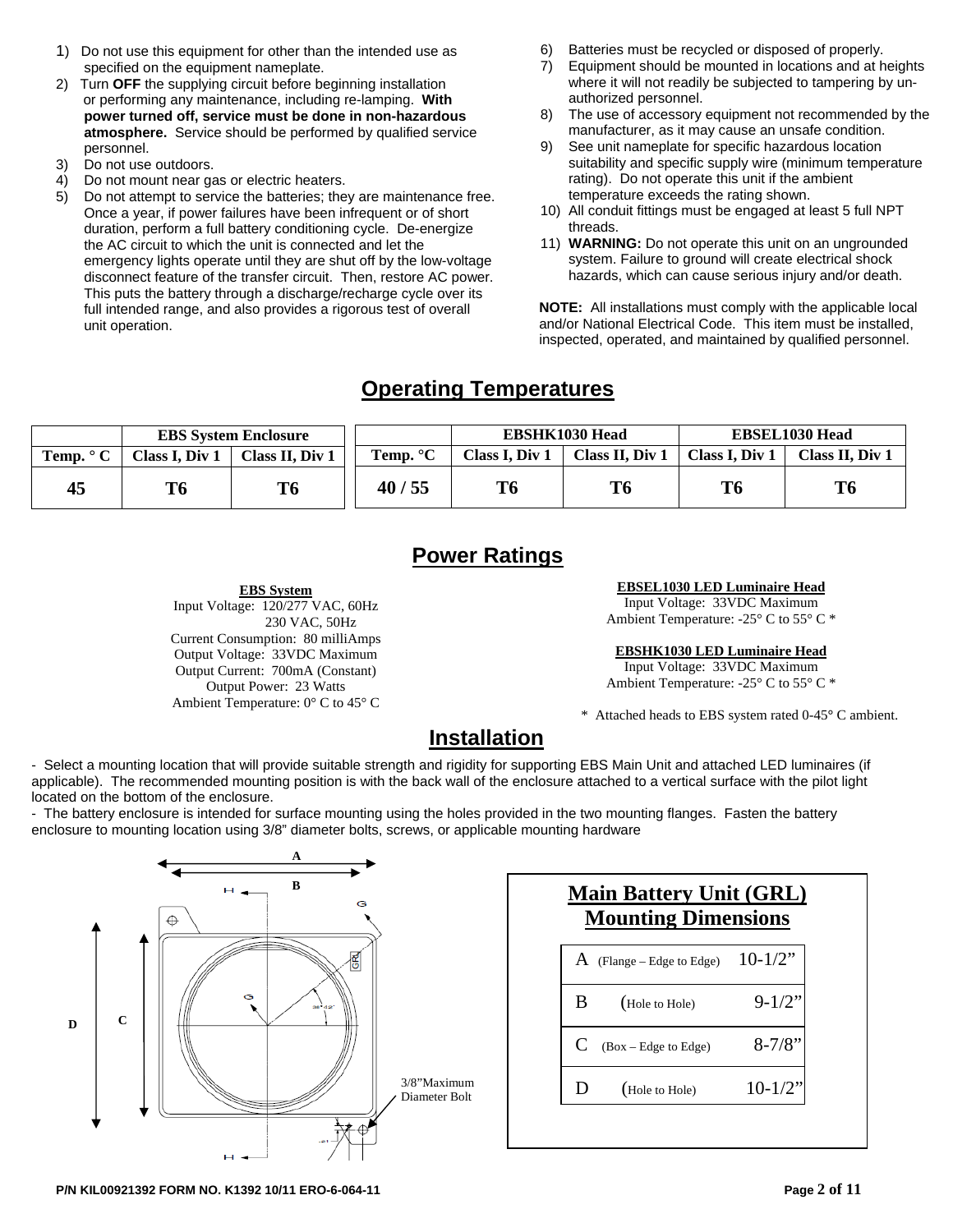

A Class I, Division 1 sealing fitting is required to be installed within 18 inches of any conduit entry into the enclosure main unit and within 18 inches of either LED luminaire head (if located remotely). See **Figure 9** for more instructions.



EBSHK10350 luminaire head is limited to no more than 180° of rotational adjustment. Failure to do this will result in damage to internal wiring.

# **Luminaire Head Configurations**

#### **Configuration 1: Units with (2) EBSHK1030 Heads Factory Installed (Figure 1)**

EBS Systems ordered with (2) EBSHK1030 heads factory installed contain conduit unions, right angle conduit unions, and **Factory Sealed Potted Nipples**. Since the potted nipples serve as a sealing fitting, additional fittings are not required. To adjust angle of EBSHK1030 head:

#### **-In Horizontal Direction**

Loosen Nut "**A**" with a strap wrench (or appropriate alternative). Adjust luminaire head to desired alignment, and re-tighten to 45ft-lbs. torque. See **Figure 3** for more details. **Note**: Killark "LUBT" lubricant must be applied to all straight threads on unions in order to maintain NEMA 4X rating.

#### -In Vertical Direction

Loosen Nut "**B**" with a strap wrench (or appropriate alternative. Adjust luminaire head to desired rotational position, and re-tighten to 45 ft-lbs. torque. See **Figure 3** for more details. **Note**: Killark "LUBT" lubricant must be applied to all straight threads on unions in order to maintain NEMA 4X rating.

#### **Configuration 2: Units with (1) EBSHK1030 Head and (1) EBSEL1030 Head (Figure 2)**

EBS Systems ordered with (1) EBSHK1030 head and (1) EBSEL1030 head will come with the EBSHK1030 preassembled to the battery enclosure, while the EBSEL1030 and applicable unions and fittings (EBS-AHFS) will ship in a separate package (which will include unions and a **Factory Sealed Potted Nipple** for direct attachment to the battery enclosure). To adjust angle of EBSHK1030 head, refer to **Luminaire Configuration 1** for procedure. To install EBSEL1030 head, assemble fittings onto potted nipple as seen in **Figure 4**. Pull black and white wire from potted nipple through conduit union assembly, and wire to terminal block in included "EZA2" pendant mount splice box, attaching the black wire to the "Line" terminal and the white wire to the "Neutral" terminal. Thread the EZA2 splice box onto the downward facing



# **Figure 3: Adjustment of Unions on EBSHK1030 Head**



# **Figure 4: Assembly of Fittings onto Potted Nipple**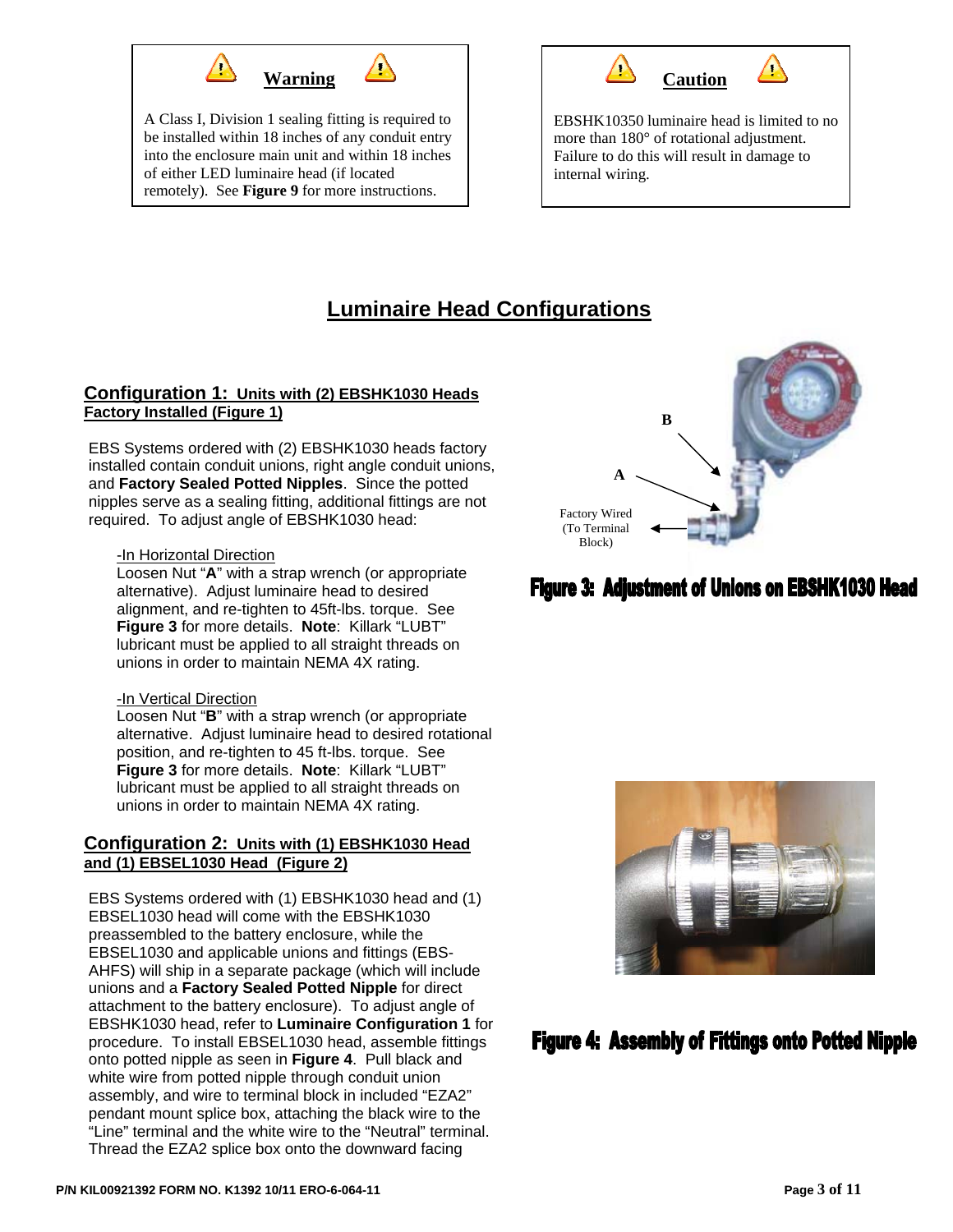union a minimum of five threads. Loosen the locking screw '**A**' on the pendant mount. Make sure the external threads at the top of the EBSEL tank are free of any dirt, metal chips or other foreign materials. Apply a thin coat of Killark "LUBT" lubricant to the threads. Thread the EBSEL fixture into the pendant mount. See **Figure 5** for more details.

**NOTE**: Take extreme care not to cross-thread the unit when installing into the mounting accessory; the electrical contacts will automatically engage. Be sure the unit is threaded tight. Tighten the set screw '**B**' on the side of the mounting accessory.

To adjust angle of EBSEL1030 head, orient luminaire with globe down and tighten unions :

-In Horizontal Direction

Loosen Nut "**C**" with a strap wrench (or appropriate alternative. Adjust luminaire head to desired alignment, and re-tighten to 45 ft-lbs. torque. See **Figure 5** for more details. **Note**: Killark "LUBT" lubricant must be applied to all straight threads on unions in order to maintain NEMA 4X rating.

#### -In Vertical Direction

 $\langle \rangle$ 

Loosen Nut "**D**" with a strap wrench (or appropriate alternative. Adjust luminaire head to desired rotational position, and re-tighten to 45 ft-lbs. torque. See **Figure 5** for more details. **Note**: Killark "LUBT" lubricant must be applied to all straight threads on unions in order to maintain NEMA 4X rating.

 $\bigcirc$ 

In Class II and Class III locations, limit upward aiming of HK fixture to a maximum of 45° above horizontal. Greater upward aiming could lead to excessive dust buildup and dangerous overheating. See **Figure 6** for more details.

**Caution** 

#### **Configuration 3: Units with (2) EBSEL1030 Heads (Not Shown)**

EBS Systems ordered with (2) EBSEL1030 heads (for direct attachment) will come with each EBSEL1030 and applicable unions and fittings (EBS-AHFS) in a separate package.

To install EBSEL1030 heads, follow **Luminaire Configuration 2** for instructions (on page 3 of IOM sheet).



# Figure 5: Assembly of EZA2 onto Union



# **Figure 6: HK Luminaire Head** at Maximum **45° Above Horizontal Position**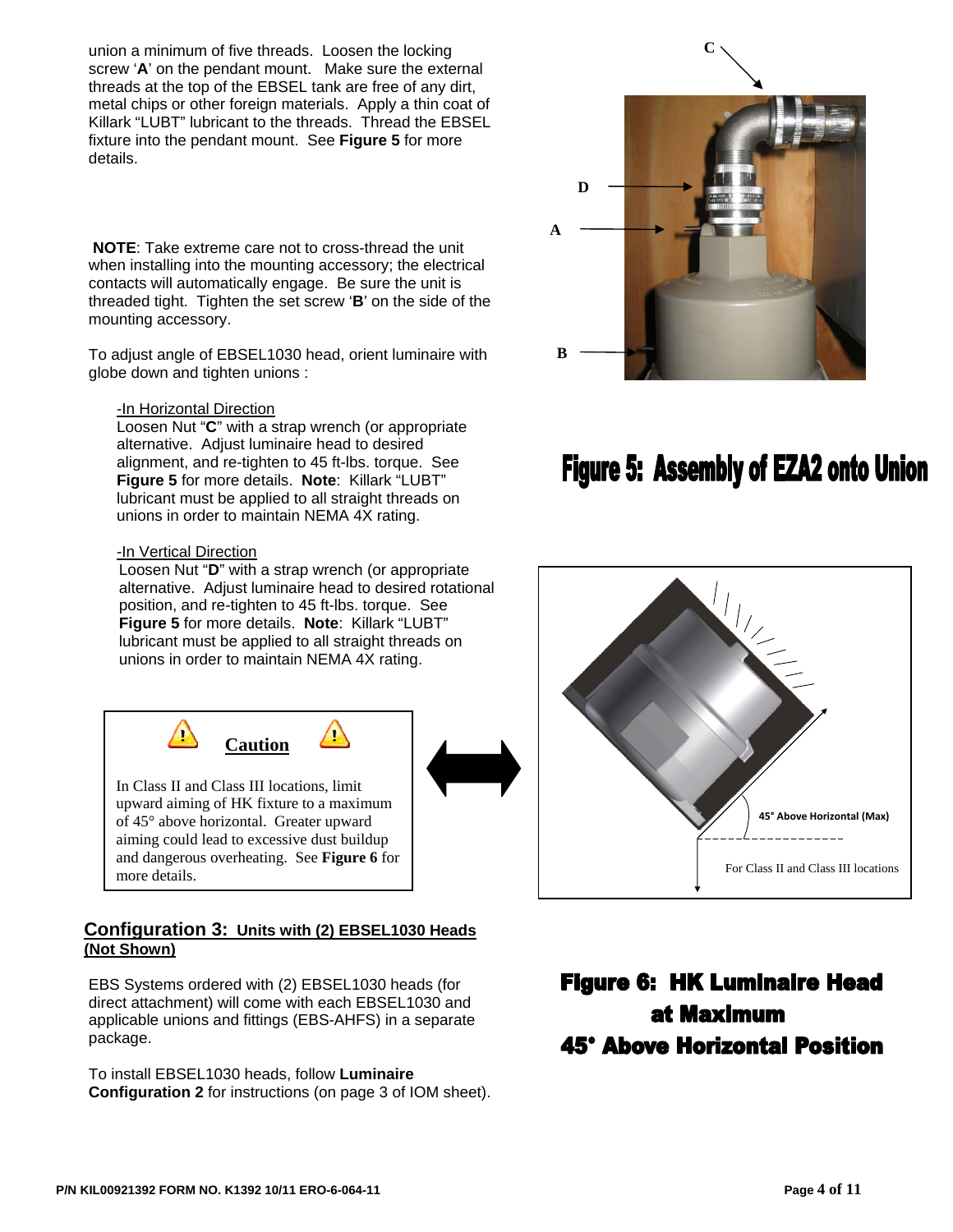#### **Configuration 4: Units with Remote EBSEL1030 or EBSHK1030-RFSC / EBSHK1030-RFSL Heads (Not Shown)**

The EBS System may be installed with the main battery unit in a normally accessible location, while the luminaire heads are located in a remote location.

Remotely mounted EBSEL1030 fixtures can be mounted to a suitable splice box, such as the Killark **¾" / 1"** EZA2/EZA3 pendant mount, the EZX2/EZX3 ceiling mount, or the EZB2/EZB3 wall bracket, or the **1 ¼" / 1 ½"** EZD4 stanchion mount. Follow instructions for these mounts for installation of EBSEL1030 head.

Remotely mounted EBSHK1030-RFSC / EBSHK1030- RFSL fixtures are intended for surface mounting using the holes provided in the two mounting flanges. Fasten the enclosure to mounting location using a #10 bolts, screws, or applicable mounting hardware. Mount the fixture with its back wall to the mounting wall.

Refer to the Installation Sheet for "Remote Heads for EBS Systems (K1388)" included with the remote LED Luminaire heads for more information.

See **"Conduit Connection and Wiring"** and **"Cable Connection and Wiring"** for details on conduit connection and wiring instructions.

- 1) Verify that the supply voltage and unit voltage are compatible. The unit has the capability of operating at 120/277VAC 60Hz, 230VAC 50Hz. Use a single, unswitched supply from a branch circuit used for normal lighting in the area to be protected.
- 2) Remove the battery enclosure's cover '**B**' from unit by unscrewing it off of the enclosure counter-clockwise. See **Figure 7** for details. **Note:** Removing cover **automatically disconnects battery**. See Figure 10 for details.
- 3) Make supply power connections as seen in the **Field Wiring Schematics** diagram (**Figure 9**). For each terminal connection, loosen the screw in the terminal block just enough to allow for the corresponding wire to be inserted. Make sure that any jumpers or connections become loose, and if so, place them in their corresponding locations.

-Insert the supply wire into the proper terminals, and tighten the terminal screw.

Green (Supply – Ground) => Terminal White (Supply – Neutral) => Terminal Black (Supply – 120/277VAC 60 Hz, 230 VAC 50 Hz) => Terminal

The connection leads for the LED luminaire heads are already terminated at the terminal blocks, either to the integrated luminaire heads, or to the factory sealed nipple.

4) **Units with Integral Pushbutton Test Station:** Using the **Field Wiring Schematics** diagram, verify that factory installed push-button test station is factory wired to proper terminal location.



- To prevent explosion, all unused conduit openings must be plugged. Plug must engage a minimum of five full NPT threads. Use CUP-1 (or CUP-2 where applicable) plugs supplied with unit.

- To maintain explosion-proof integrity, conduit sealing fittings must be installed in each attached conduit run within 18" of battery enclosure and all remote heads.



**Figure 7: (Assembly of EBS System)**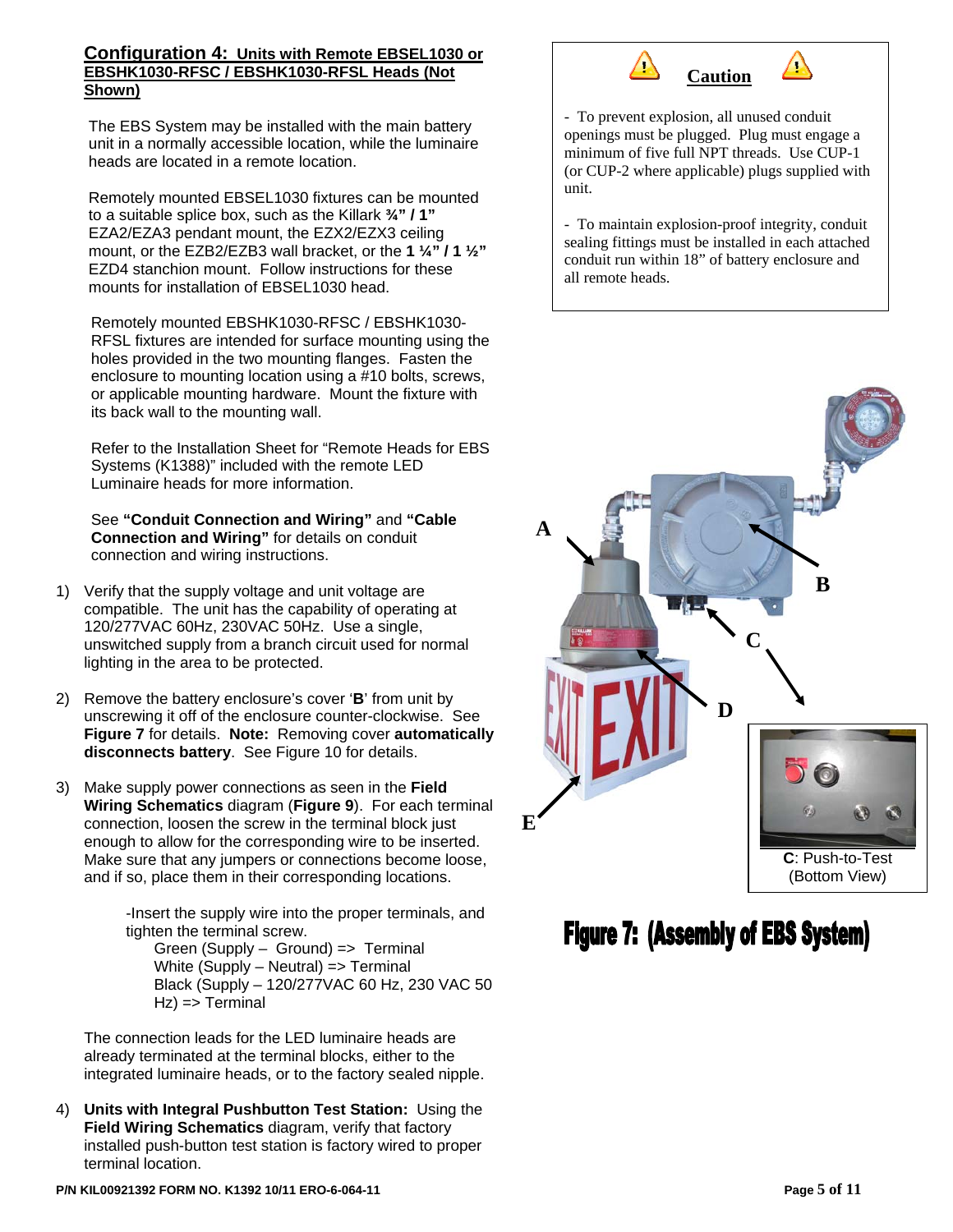- 5) **Units with Remote Push-Button Test Station:** Install unit's pushbutton test station per instructions supplied with the station. Station must be wired to terminal block to provide a method of disconnecting the supply source from the unit. An example of how this can be completed is shown in wire schematics in **Field Wiring Schematics**. Remote push-button test station is required to be wired through a conduit, which shall be sealed with applicable fittings within 18" of the battery enclosure.
- 6) Unit ships with battery leads disconnected. Connect (2) battery leads before energizing of circuit. **Remember to perform installation/connection in a non-hazardous atmosphere only.** Do not connect battery leads if branch circuit to which unit is connected cannot be energized, as prolonged battery discharge (battery connected without AC supply present) may damage battery.
- 7) Unpack the Zerust Corrosion Inhibitor Vapor Capsule (Zerust Model #: VC1-1) from plastic packaging. Mount capsule using attached adhesive backing to one of the metal brackets in the center of the main battery unit wherever space allows. Replace capsule every 12 months with replacement Killark Capsule.
- 8) Make sure the external threads of the battery enclosure cover '**B**' are free of any dirt, metal chips, or other foreign materials. Apply a thin coat of Killark "LUBT" lubricant to the threads. Thread the battery enclosure cover onto the battery enclosure and turn until there is no gap between the flanges. See **Figure 7** for details.
- 9) Unit is supplied with an **Automatic Battery Safety Disconnect Switch** that will prevent battery power to the luminaire heads if the cover assembly is not properly installed as described in previous step. See **Figure 10** for details.
- 10) Energize unit and verify that proper charging of the fixture is occurring by observing if the red charging indicator lamp on the bottom of the battery enclosure is on. See **Figure 7** for details.
- 11) Test emergency lamp operation by pressing PUSH-TO-TEST pushbutton of test station '**C**' and observe that lamps operate. NOTE: If emergency lamps do not operate initially, allow unit to charge for a minimum of 15 minutes then repeat the test. See **Figure 7** for details.
- 12) **EXIT Sign Option:** To install optional EXIT Sign '**E**' loosen (4) screws '**D**', slip the sign over the screws and rotate to the locked position. Tighten the screws firmly. See **Figure 7** for details.
- 13) **EM Guard Option:** To install optional guard, loosen the (4) screws **'D'**, slip the guard over the screws and rotate to the locked position. Tighten the screws firmly. See **Figure 2**  for details.

#### **Conduit Connection and Wiring**

- Connect enclosure to properly grounded conduit system, installing conduit sealing fittings as required by Section 501.15 and, if required, 502.15 of the National Electric Code, plus any other applicable codes.

- If cable is utilized, a cable sealing fitting or cable gland must be installed as required by Section 501.15 of the National Electric Code, plus any other applicable codes.

| <b>Ambient</b><br><b>Temperature</b> | $40^\circ$ C                     | $55^{\circ}$ C                 |  |  |
|--------------------------------------|----------------------------------|--------------------------------|--|--|
| <b>Light Fixture</b>                 | 12 Watts Max                     | 12 Watts Max<br>(per Luminaire |  |  |
| Wattage                              | (per Luminaire<br>Head)<br>Head) |                                |  |  |
| <b>Wire Size</b>                     | Length (in feet)                 |                                |  |  |
| <b>14 AWG</b>                        | 133                              | 124                            |  |  |
| <b>12 AWG</b>                        | 211                              | 197                            |  |  |
| <b>10 AWG</b>                        | 336                              | 315                            |  |  |

### **Figure 8: (Voltage Drop Table)**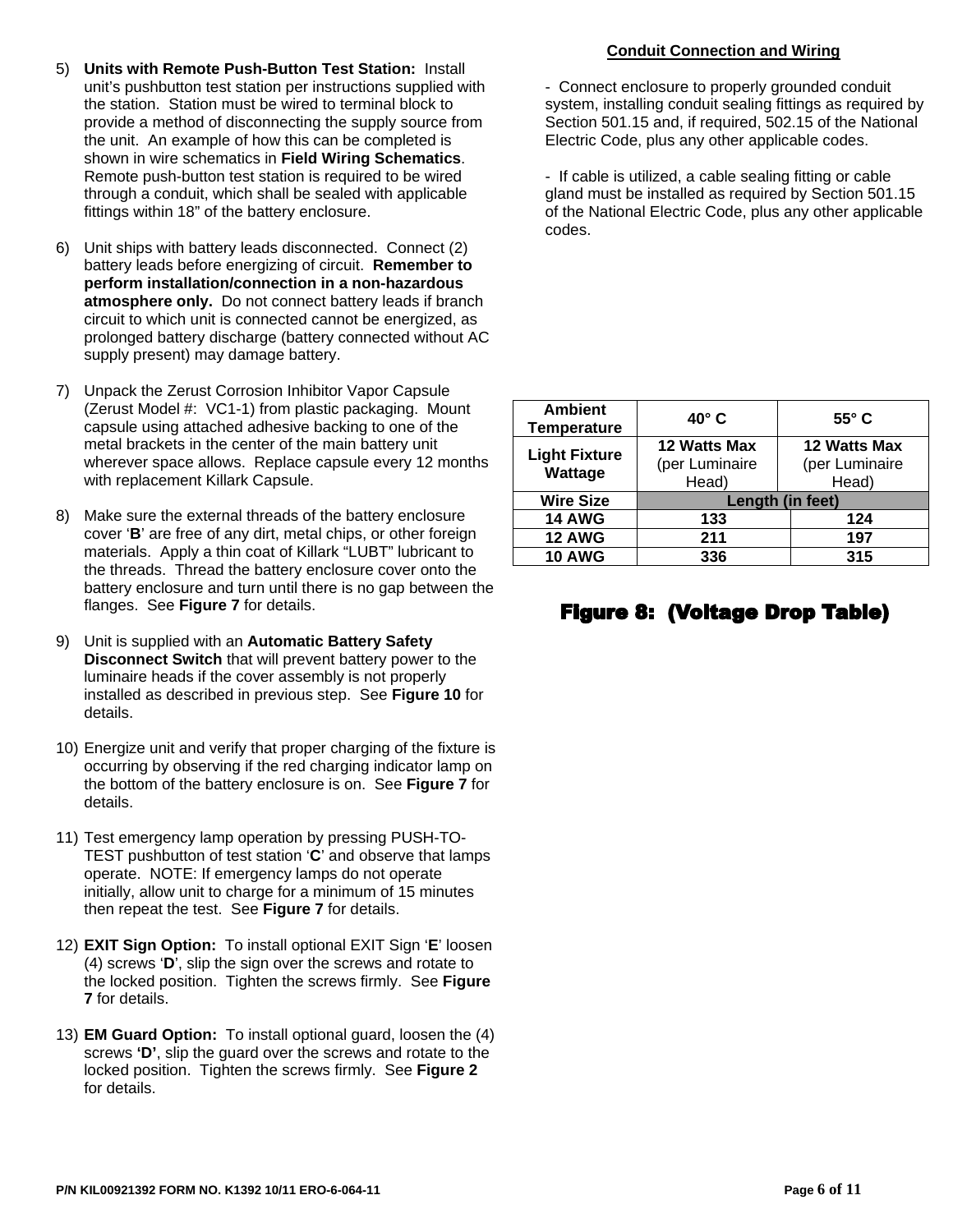

#### EBSEL1030

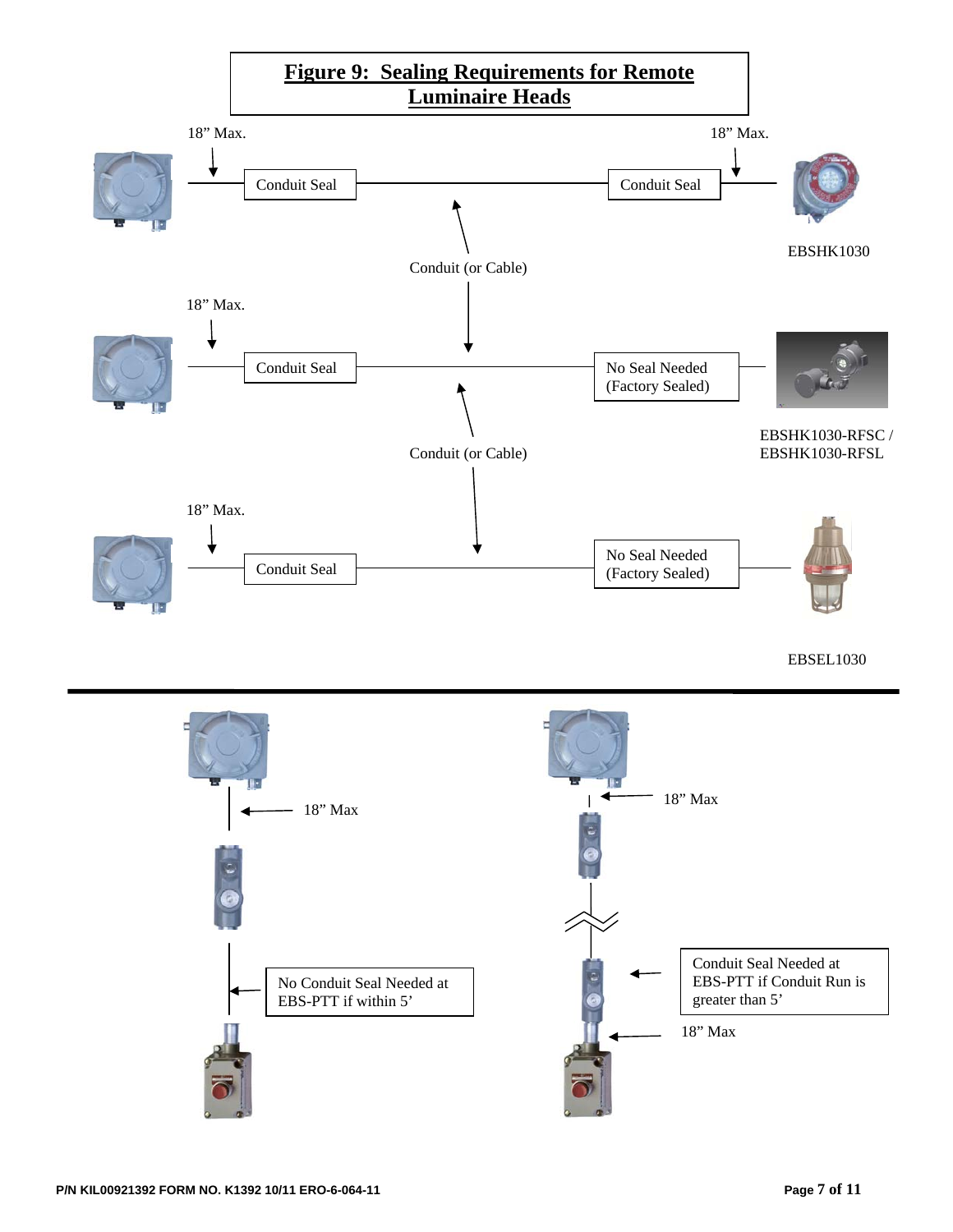# **Periodic Testing Instructions**



Article 700 of the National Electric Code states that, "Systems shall be tested periodically on a schedule acceptable to the authority having jurisdiction (AHJ) to assure their maintenance in proper operating condition". It also states that, "A written record shall be kept of such tests and maintenance."

In the absence of periodic testing requirements by a local AHJ, the following recommendations are made by the NFPA 101 (2003) Life safety code:

**Monthly**: Operate the Push-to-Test switch and keep depressed for a minimum of 30 seconds. Observe that the emergency LED luminaires are on full brightness for the entire time. Record the test on the **Maintenance Record Sheet**. This sheet is included in this IOM Manual.

**Annually**: Shut off power at the distribution panel. Verify that the emergency LED luminaires remain on for a minimum of 1 ½ hours.

#### **If replacement of battery/ballast assembly (KLBP01) or LED luminaire assembly is needed:**

- 1) Turn off supplying power to the circuit and disconnect from the supply using standard lockout/tag out procedures. Lock-out / tag-out can also be accomplished with accessory GO10502 (for GO series), attached to either the integral test button or remote EBS-PTT.
- 2) Remove the battery enclosure cover (**Figure 7, Item B)**. Being careful not to depress the Automatic Battery Disconnect Switch (**Figure 10**), as this will put power to the heads from the battery, remove the standard automotive 2A, 32VDC blade fuse (e.g. LITTELFUSE Model: MIN2) from the yellow fuse holder. This will disconnect the batteries from the circuit. See **Figure 11** for more details.
- **3) With power turned off, service must be done in non-hazardous atmosphere.**
- 4) Use authorized Killark replacement parts.
- **5)** Re-install EBS system using original installation instructions, verifying that all terminations are correct, and all attachments are to factory specifications.

# **SAVE ALL INSTRUCTIONS**



- Make sure to keep an up-to-date record of all testing done in order to have adequate record of maintenance.

- Failure to function properly in either the monthly or annual test may indicate failure and need for replacement of the battery/ballast assembly (**KLBP01**) or the LED luminaire assembly.

Terminal Blocks A, B, C Automatic Battery Safety

Disconnect Switch



Time Delay Relay Switch (Optional)

Terminal Blocks D, E, F

**Figure 10: Internal Configuration of EBS System** *(Wired in Accordance with Figure 9: Field Wiring Schematics)* 

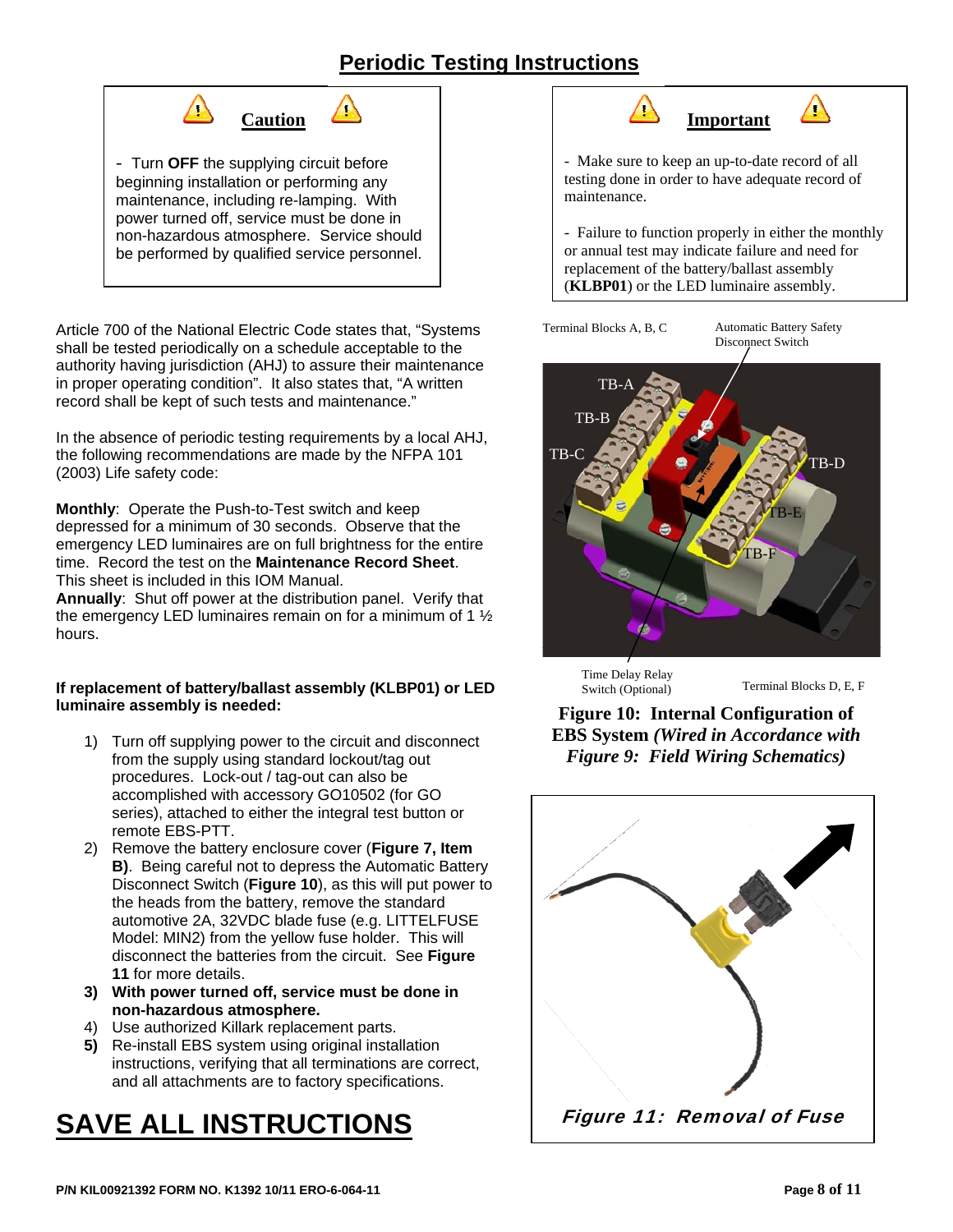# **Figure 9: Field Wiring Schematics**

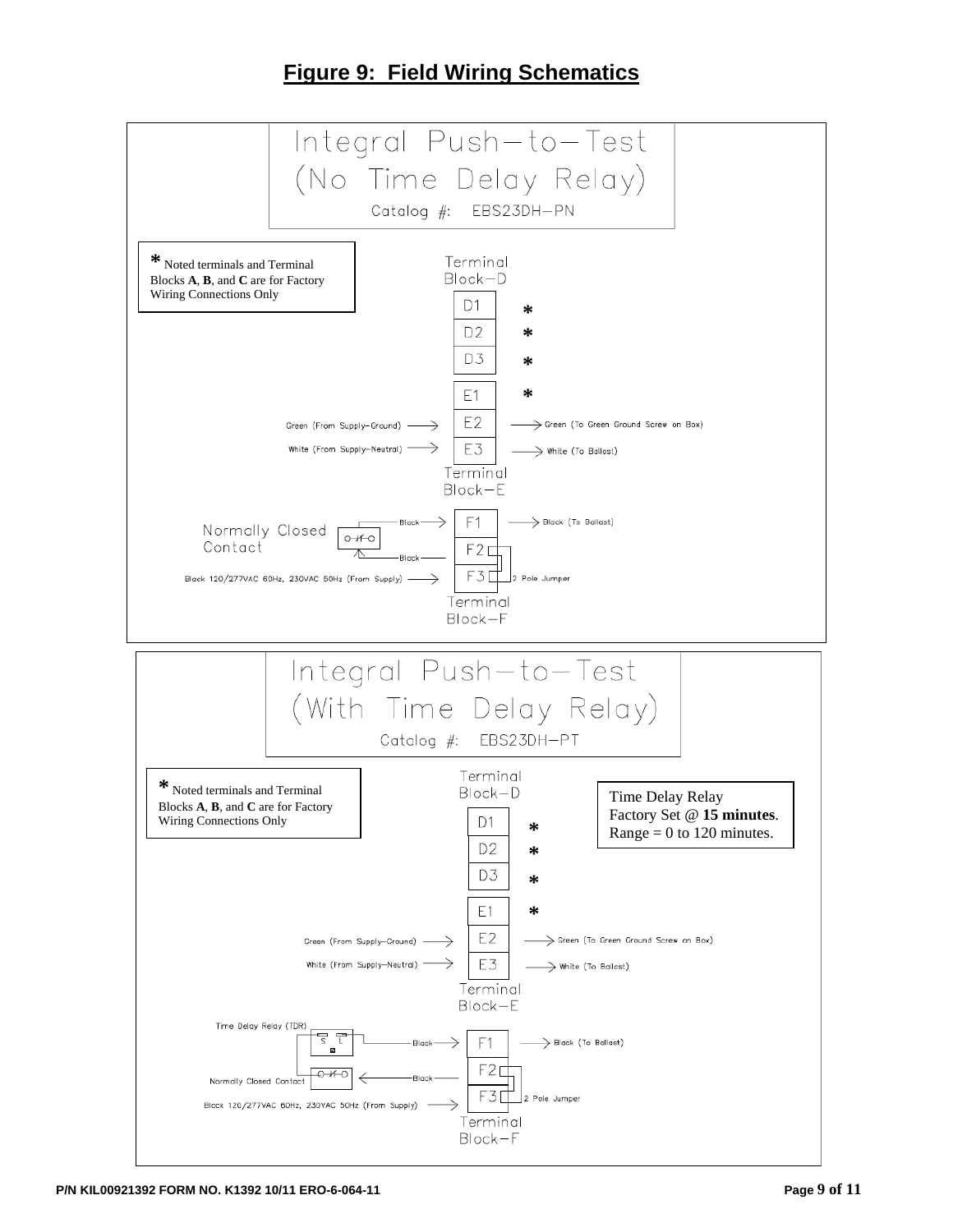## **Field Wiring Schematics (Cont.)**